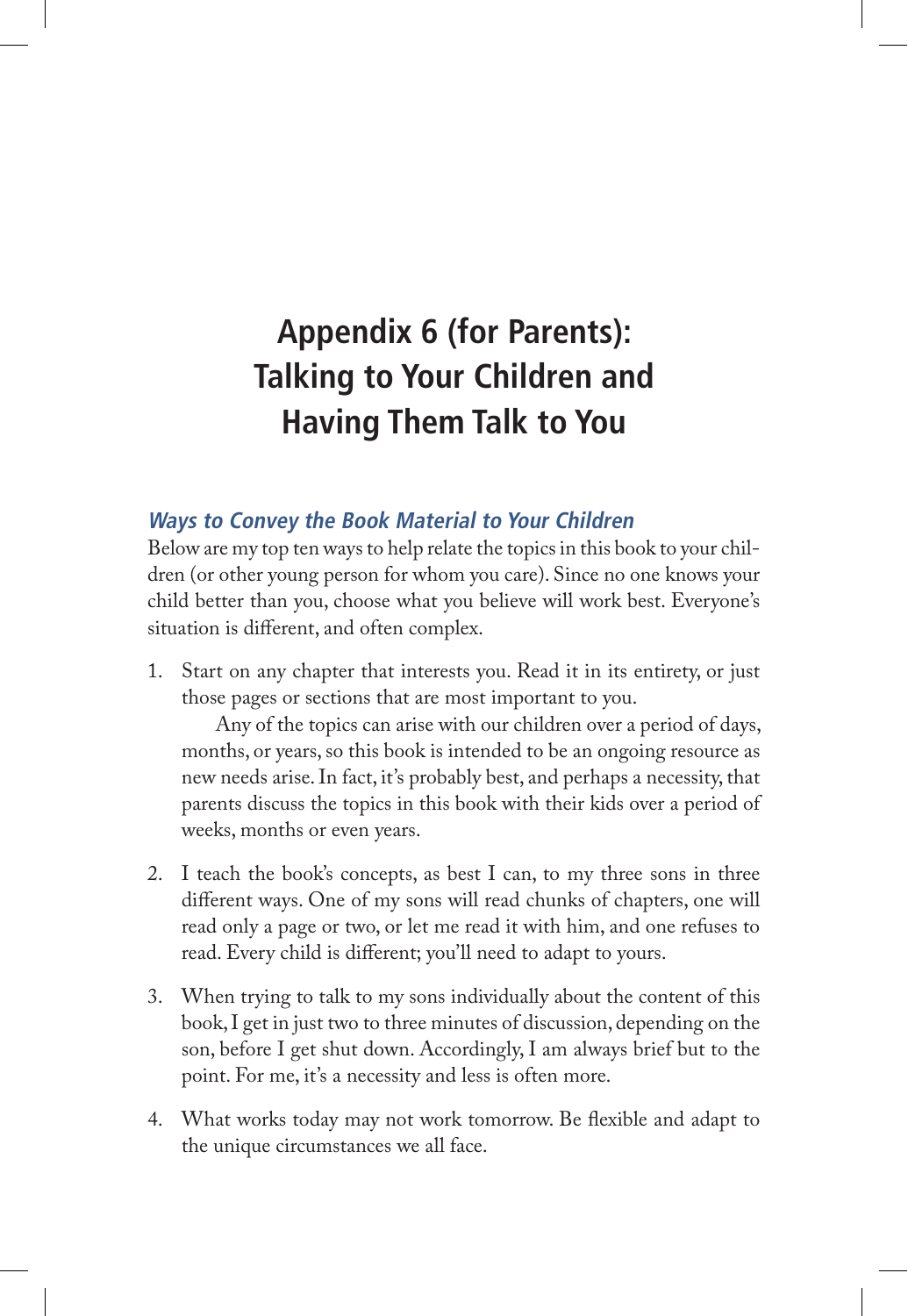- 5. I am not above "incentivizing" my sons, or taking a privilege away, to help facilitate the learning of what I believe are the most important parts of this book.
- *6. Any* of the skills or advice you can convey, by hook or by crook, may serve them well. As you read through the book, what resonates with you is different from what resonates with others—we all take something different from each topic. Stay focused on what *you* think is most important. Even one thing they're able to learn can be exactly the information they need in that moment that helps them or someone they care about.
- 7. Each chapter in this book provides a quiz you can give your teen or take yourself. If their score is less than 100 percent, have them learn the distinct portion(s) they missed. (To assist in this regard, the Answer Key in the print versions of this book has the page numbers where the correct information in the chapter is found.) Alternatively, regardless of how they do on a quiz, use it as a conversation starter.

Disclaimer: the quizzes are not intended to be difficult and are not a comprehensive review of the chapter materials.

- 8. I've found that lecturing doesn't work well, particularly when we're angry or annoyed. Asking open-ended questions by weaving in the book's material and concepts is often a better strategy and lets your child lead the conversation—which many like to do. A real-life example from a news story can be a great way to start, and plenty of examples are spread throughout the chapters. A good time to talk with your kids is when their guard is down or at least lowered such as during a car ride, dinner, or going out for a treat. While these conversations can be awkward, an awkward conversation is better than no conversation.
- 9. Many times, it's easier for our kids to talk to an adult who is not their parent. They also tend to give more credibility to information passed on from an adult who is not their parent. So find a "safe adult" to act as your surrogate. Offer to return the favor for their child.
- 10. Finally, have monthly, quarterly, or periodic family meetings—we do all three depending on how busy we are. I use a written agenda that's distributed to the "attendees." Each person gets to air any of their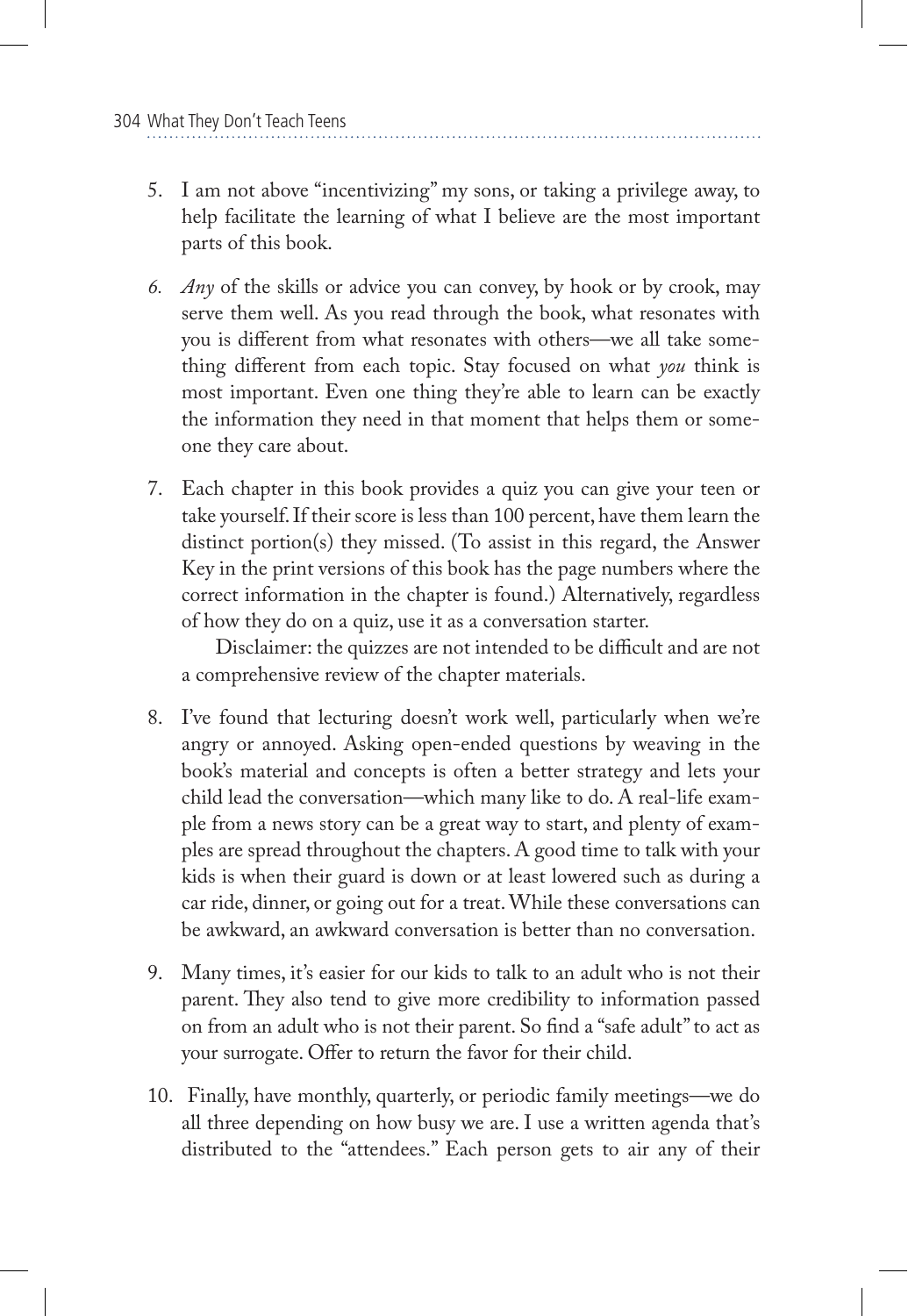gripes for one or two minutes. My wife Lisa and I then give kudos to each of our boys for something they've done well since the last meeting. We all then set a personal goal for the next month.

Finally, we get to "Dad's Safety Minute." During this part of the meeting, I cover in two minutes or less something from this book. You might be surprised how much I can cover in two minutes. Since my sons won't sit for long, each meeting lasts between ten and fifteen minutes.

## **Getting Your Children Talking to You in a Time of Need**

The list above offers some good ways to start a talk with your kids, but *how can you get them to start a talk with you?* As parents and guardians, we'd like our children to first come to us when they're struggling or suffering.

Danielle Brooks, whom we met in the Introduction, is a clinical therapist who specializes in the treatment of families, children, and teens. She tells me that most of the young people she treats are "suffering but don't tell their parents the degree they are in pain. They are skeptical about trusting that adults can really understand and help them. But it is important to note that most teens either show their pain through acting-out behaviors or do a test-the-waters-minimal-feeling disclosure."

The common reason, explains Brooks, is "Many young people feel that adults don't understand their struggles, are judgmental, and just give them consequences." She continues by pointing out what should be obvious: "Why would they tell us [the parents] anything if we're just going to respond by giving them consequences?"

Brooks urges parents to communicate the message to their kids that "they're going to make mistakes all the time and it's because they're at the stage of development when it's about living and learning." She also suggests "not to lead with consequences and assure them that you'll always do your best to help them. If you aren't sure how, the two of you will navigate it together and find someone who will. We may not know what to do initially, and that's okay." Remember, none of us had to navigate many of the things our kids may have to—cyberbullying, social media pressures, maintaining your digital footprint, and so on.

Lisa and I do what Brooks advises: encourage our children to approach us in a time of need. I call it the "Forever Warranty." If they are in a time of need, they can come to either of us and we will help in the moment without asking any questions other than how we can help.